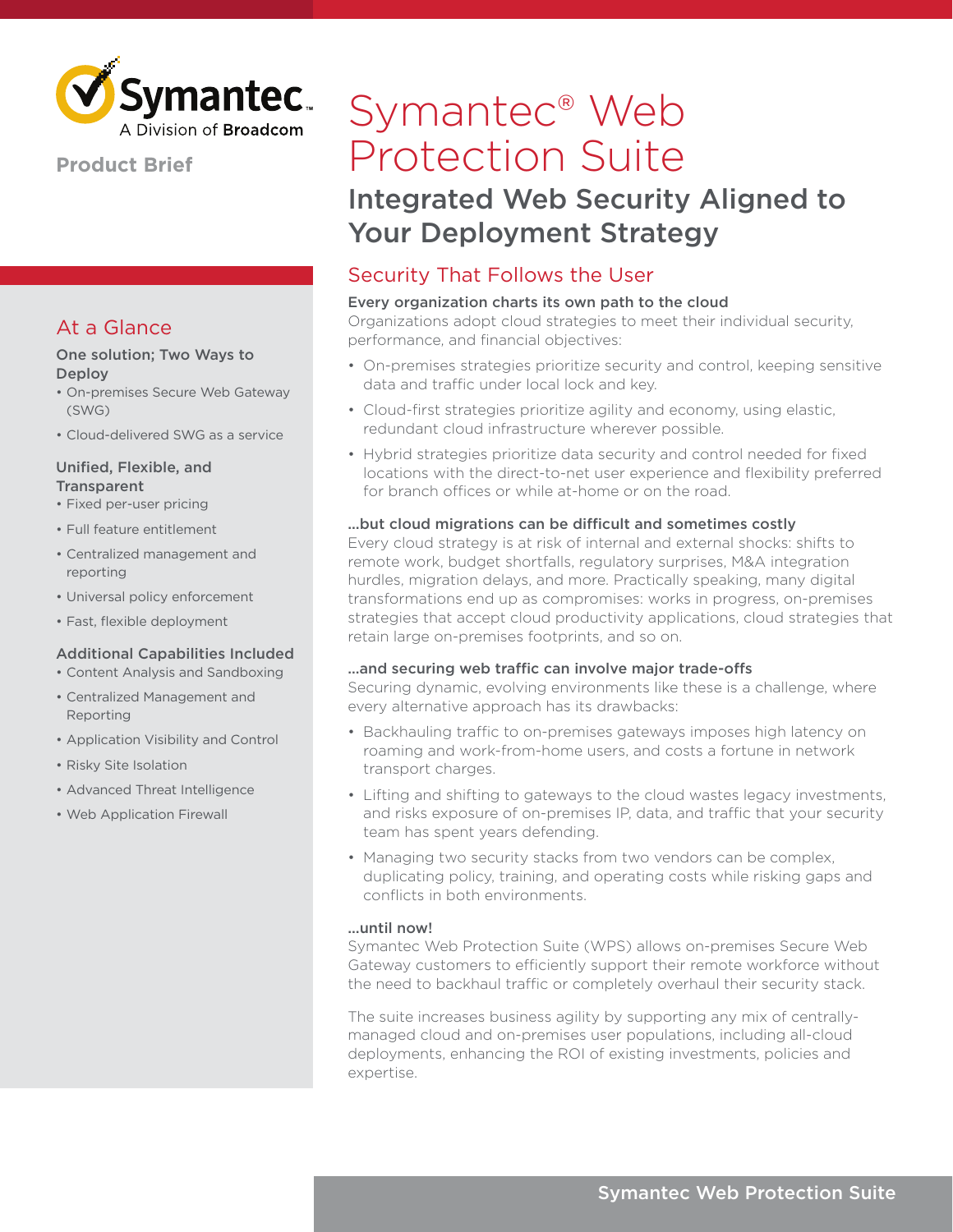### Security That Follows the User (cont.)

Unlike other security platforms in the market that force customers to rip and replace their existing SWG infrastructure, our solution helps customers digitally transform at their own speed, using the same user license anywhere.

Symantec WPS is a simple, cost effective and flexible entry point for the industry's most comprehensive, single-vendor SASE solution. WPS is delivered on an advanced, edge-optimized network architecture that uses Google's public cloud infrastructure which is closely peered with nearby ISPs, CDNs, and application providers delivering hyperscale, reliability, and high performance.

### Symantec WPS

Symantec WPS gives organizations an advanced cloud-delivered Secure Web Gateway and leading onpremises SWG deployment—both of which can operate seamlessly together with a unified management, reporting, and policy control interface. It also includes Threat Intelligence, SSL Inspection, Content Analysis, Isolation, Sandboxing, WAF, and more.

Symantec WPS allows customers to move 100% to the cloud right now. However, WPS is also designed for customers who are not ready for full cloud SWG adoption, yet would like flexibility to begin this journey now or any time in the future. The suite also serves as an entry-level SASE foundation enabling secure and fast web access for any user, from any device, located anywhere—protecting users, devices, and data from known and unknown threats across all locations (Remote, branch, and HQ).

### Web Protection Suite (WPS)

- SWG protection on-premises and in the cloud at a fixed cost per user per year.
- Includes security options and integrations at no additional cost.
- Universal Policy Enforcement supports seamless moves to cloud and on-premises.
- Eliminates redundant purchasing, provisioning, training, and management
- Strong foundation for Secure Access Service Edge (SASE) framework

The cloud-native SWG facet of this solution differs from others in the market that are run from single-purpose DCs and fail to protect against advanced threats.

The cloud SWG is deployed across a cloudnative, highly scalable, and performance-intensive infrastructure built on top of a leading Cloud Service Provider (Google). It is the same backbone delivering YouTube, Google's Ad Network, and other world class services.

If the flexibility of the new suite delivers its most important value, the inherent simplicity is not far behind. Behind the scenes, Broadcom has changed pricing and ordering processes to align on a single concept of a Per User, Per Year model. This greatly reduces the complexity of creating a POC, analyzing the value and provisioning the solution. Not only does this enable quicker time-to-value for the customer, the simple and singular approach streamlines the sales cycle. As a result, Broadcom can deliver customers greater value for their investment.



#### Web Protection Suite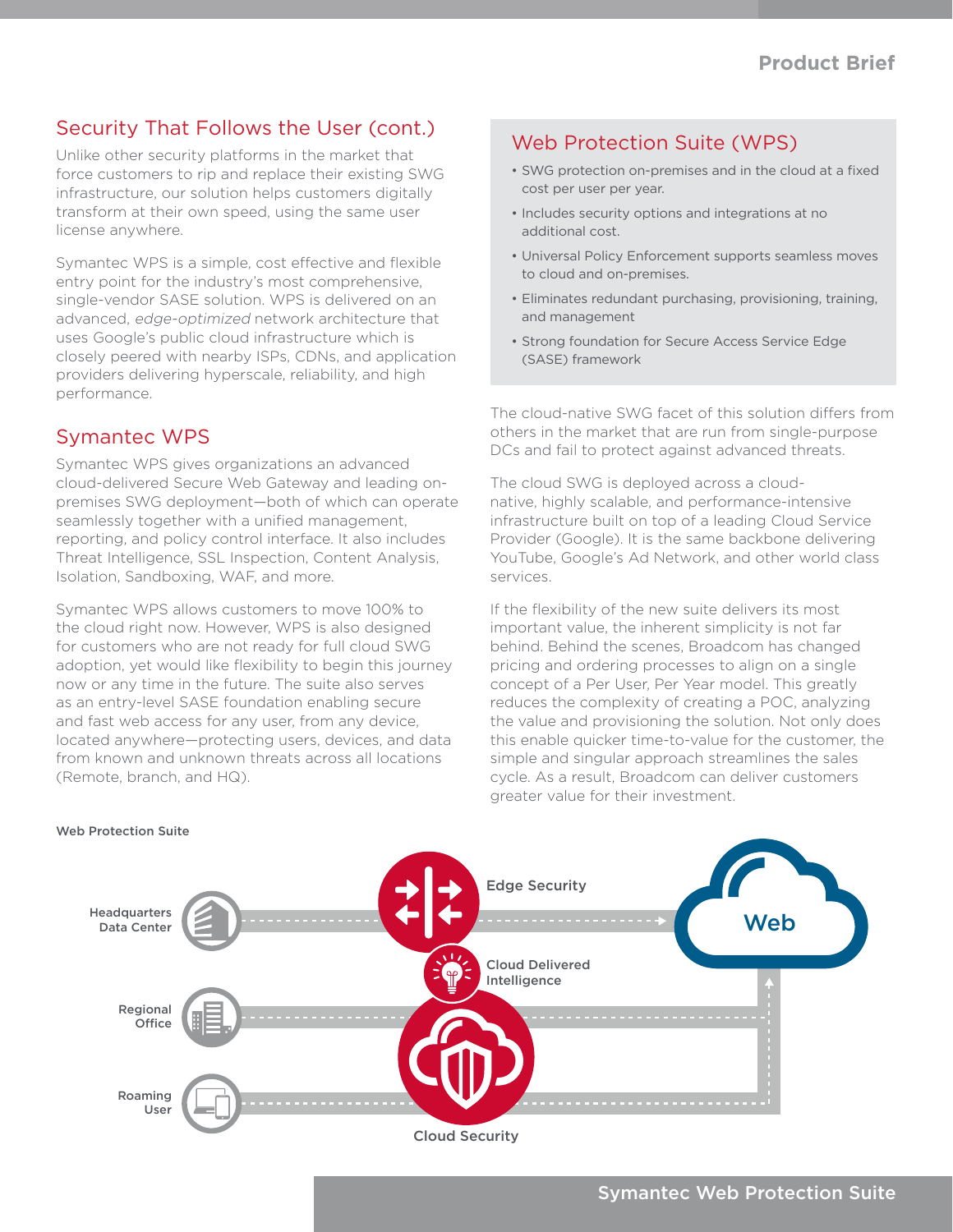### Included Components and Capabilities

With fixed location and cloud-delivered protection available for every user, Symantec WPS can be delivered for onpremises, hybrid, or cloud deployment—no matter what strategy has been adopted, or how it changes.

| Component                         | What It Is                                                                                                                     | <b>What It Offers</b>                                                                                        |
|-----------------------------------|--------------------------------------------------------------------------------------------------------------------------------|--------------------------------------------------------------------------------------------------------------|
| <b>On-premises Secure Web</b>     | On-premises SWG software delivered as a                                                                                        | Market share leading on-premises software deployed on                                                        |
| Gateway (SWG)                     | virtual appliance in your data center.                                                                                         | a virtual machine or Symantec hardware (not included).                                                       |
| Cloud Secure Web Gateway          | Cloud SWG protection for every user.                                                                                           | Fast, direct-to-net access delivers a better user                                                            |
| (delivered as a Service)          | delivered as-a-service.                                                                                                        | experience while avoiding costly backhauling.                                                                |
| <b>Content Analysis and Cloud</b> | Multi-layered inspection and sandboxing                                                                                        | The most effective way to detect and neutralize file-                                                        |
| Sandboxing                        | blocks threats that elude traditional analysis.                                                                                | based malware.                                                                                               |
| Management Center and             | Centralized management and reporting for                                                                                       | End-to-end visibility and control to raise web security,                                                     |
| Reporter                          | Symantec network infrastructure.                                                                                               | reduce cloud access risks, and cut operational costs.                                                        |
| <b>Cloud SWG Reporting</b>        | Cloud-based logs of traffic from any<br>location.                                                                              | Extended retention and reporting periods for user<br>traffic data, available from any browser.               |
| <b>High Risk Isolation</b>        | Isolation and remote execution of content<br>from high-risk and unknown sites.                                                 | Remote, containerized execution ensures that only safe<br>rendering information reaches users' browsers.     |
| <b>Intelligence Services</b>      | Real-time protection, categorization and                                                                                       | Filters billions of URLs into easily managed categories                                                      |
| (Advanced)                        | application control of web content.                                                                                            | for precision policy enforcement at the gateway.                                                             |
| <b>Web Application Firewall</b>   | On-premises software adding signature and<br>content-nature detection to a Proxy VA,<br>blocking both known and novel attacks. | Protects web properties and enforces web application<br>security and privacy, while maintaining performance. |

### Compelling Benefits for Every Stakeholder

Consistent high performance across on-premises and cloud environments makes Symantec WPS a user favorite, and the product's maturity, thoughtful design, and global support earn the attention of other enterprise stakeholders.

### Users

- Fast, frictionless access to content and applications
- Identical user experience whether working on premises or remotely
- Seamless transition from on-premises to remote work, without mode switching, separate logins, etc.
- Up-to-date threat intelligence and web isolation eliminate need for "over-blocking" websites for security

#### Network Operations

- High-performance solution built on Google Cloud Platform
- Hyperscale: add new locations or services in hours
- One set of tools and reports simplifies management
- Easy to use: deploy thousands of users per day
- Universal Policy Enforcement covers on-premises and the cloud
- Cloud migrations can be tested, rolled out, or rolled back as needed
- True cloud solution requires no on-premises gear

### IT Security

- Wide range of advanced security capabilities ready to be switched on
- A single, familiar ProxySG architecture simplifies policy enforcement and compliance—reducing risk
- Advanced security features included with base license: SSL, anti-malware, content analysis, logstreaming, and more
- Future-prepared for the SASE framework with integrations for DLP, CASB, Zero Trust Network Access, and more
- Cloud-delivered WSS licenses can be provisioned instantly with no additional contracts or purchase orders

### Finance and Executive Management

- Dramatic reductions in backhaul charges from remote work
- Cost savings compared to separate security stacks
- Simplified per-user-per-year pricing
- No duplication of purchasing, provisioning, training, or management overheads
- Full life-cycle utility from legacy SWG investments no need to rip and replace
- Protects against external and internal financial and operational shocks